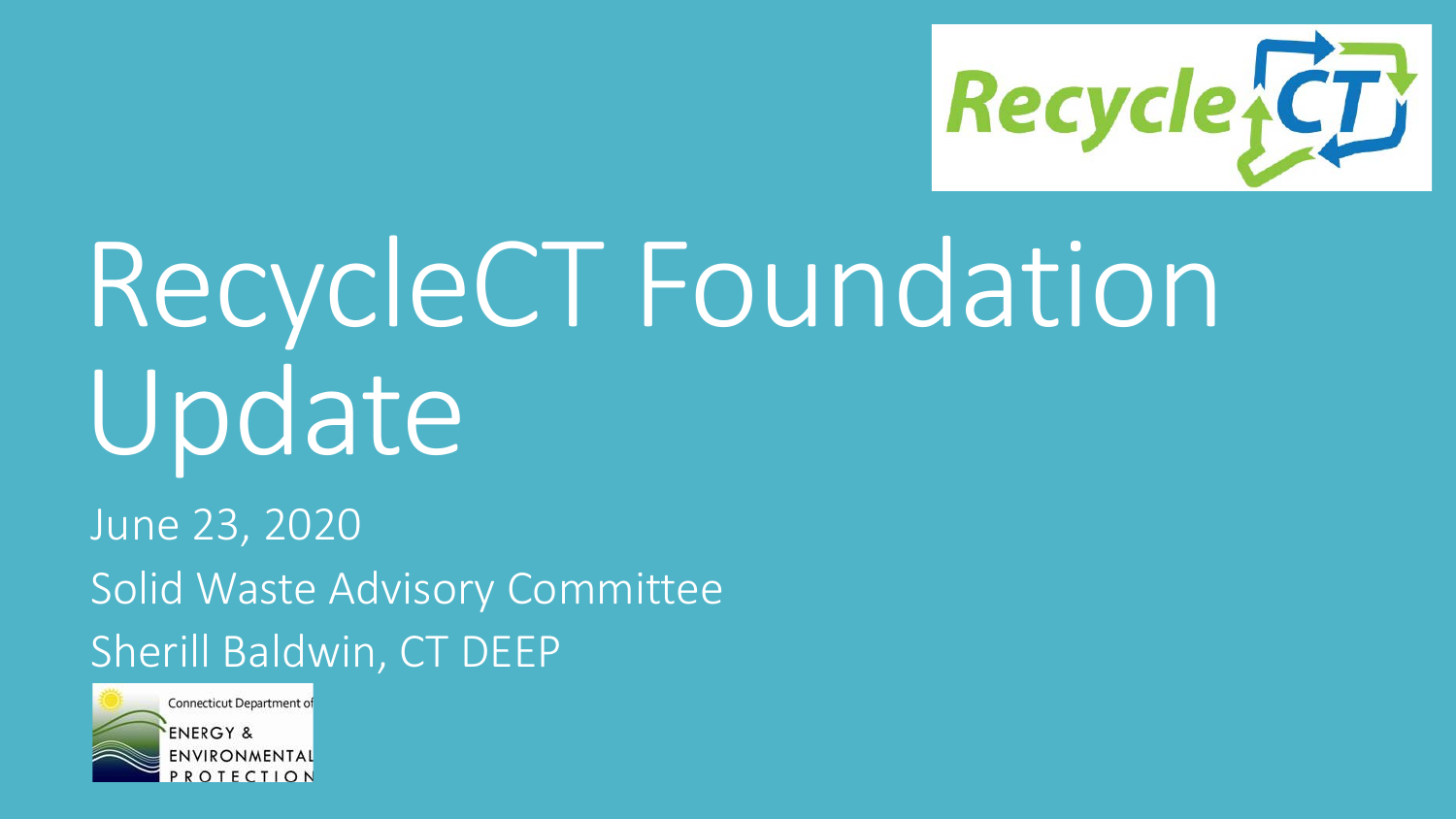- •Annual Report, 2019
- •Distributed RFP for a "Connecticut Residential Recycling Economics Study"
- •Tuesday Trash Talks at Ten Facebook Live
- Starting Phase III of What's IN, What's OUT (WIWO) with Decker Creative, Inc.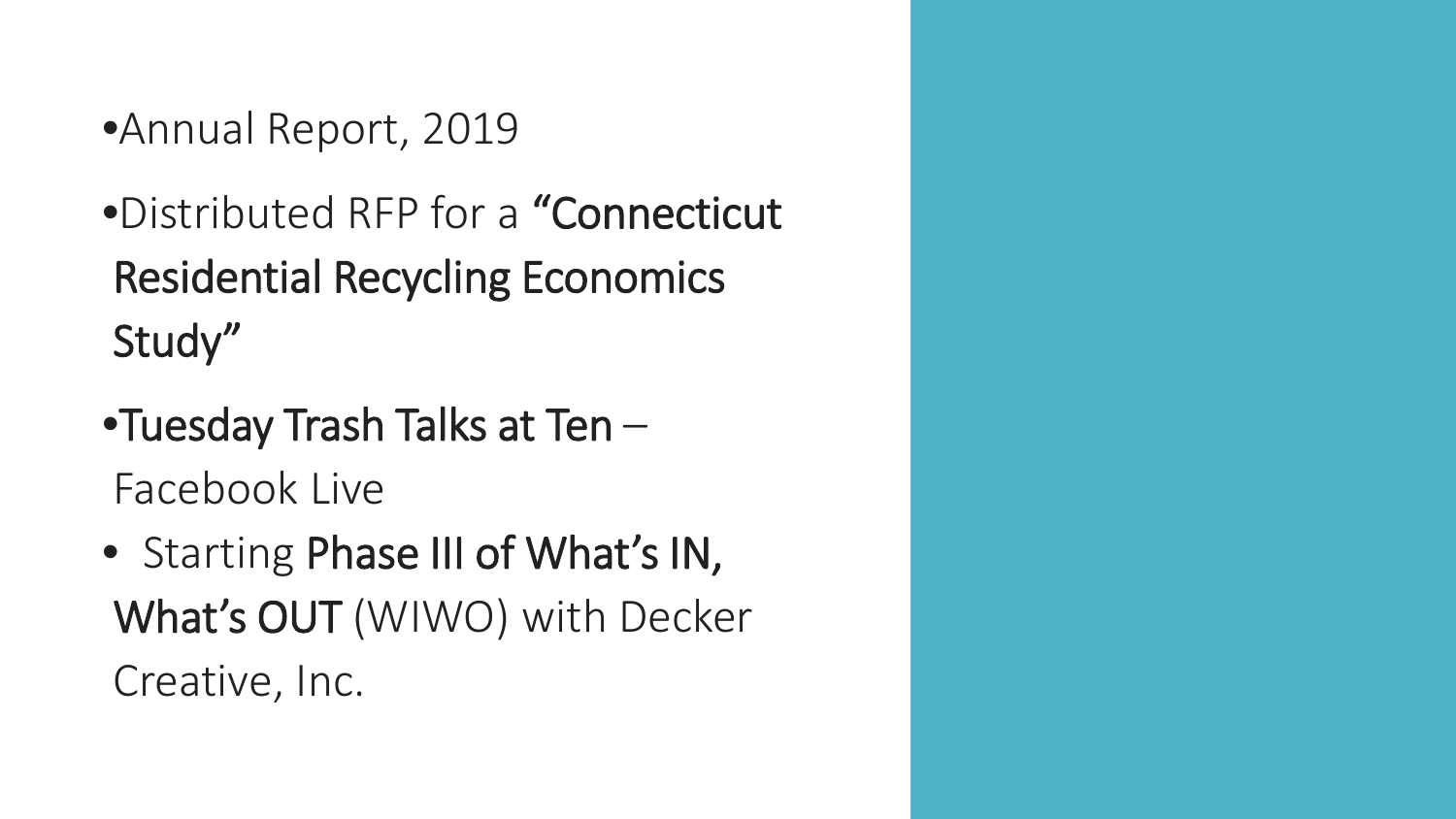### Annual Report, 2019

RecycleCT.com

- "About Us"

•WIWO Phase II ended •Innovation and School Grants – including case studies •New Leadership

<http://www.recyclect.com/assets/downloads/RecycleCTAnnualReport2019.pdf>

RecycleCT Foundation, Inc. **Annual Report 2019** 









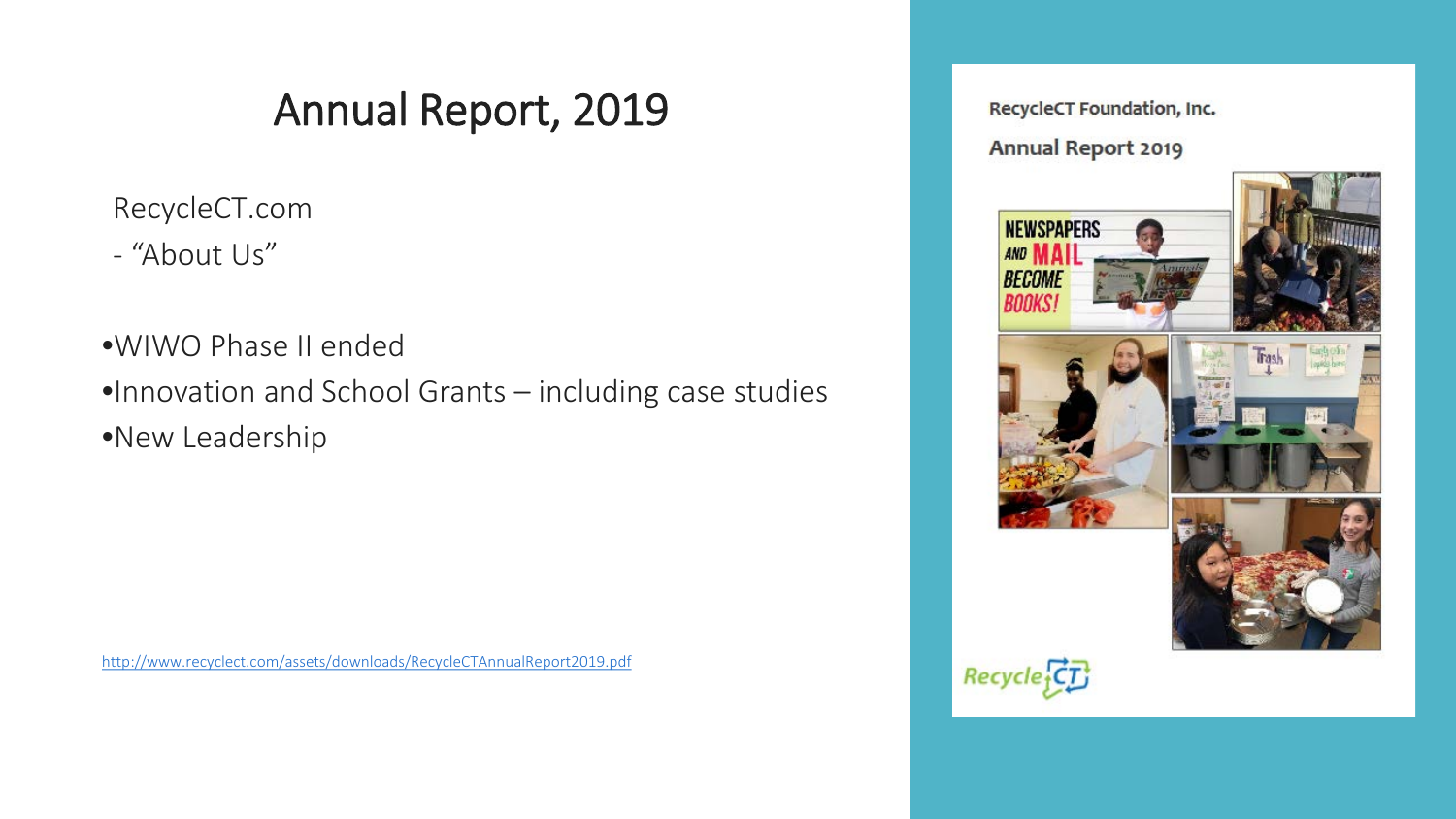### Connecticut Residential Recycling Economics Study

•RFP Distributed starting May 4, 2020.

•Purpose: "to evaluate the economic impact of residential "blue bin" mixed recycling (single stream) programs on the state's economy, including the number of jobs provided, and direct, indirect and induced economic impact. For the purposes of this study, the "recycling sector" includes businesses and municipalities engaged in the collection and transportation of "blue bin" mixed recyclable materials, businesses that sort and refine recyclables into sellable commodities, and intermediate or end-users that use recycled materials in manufacturing."

•Board should make a decision about proposals received by the end of July 2020

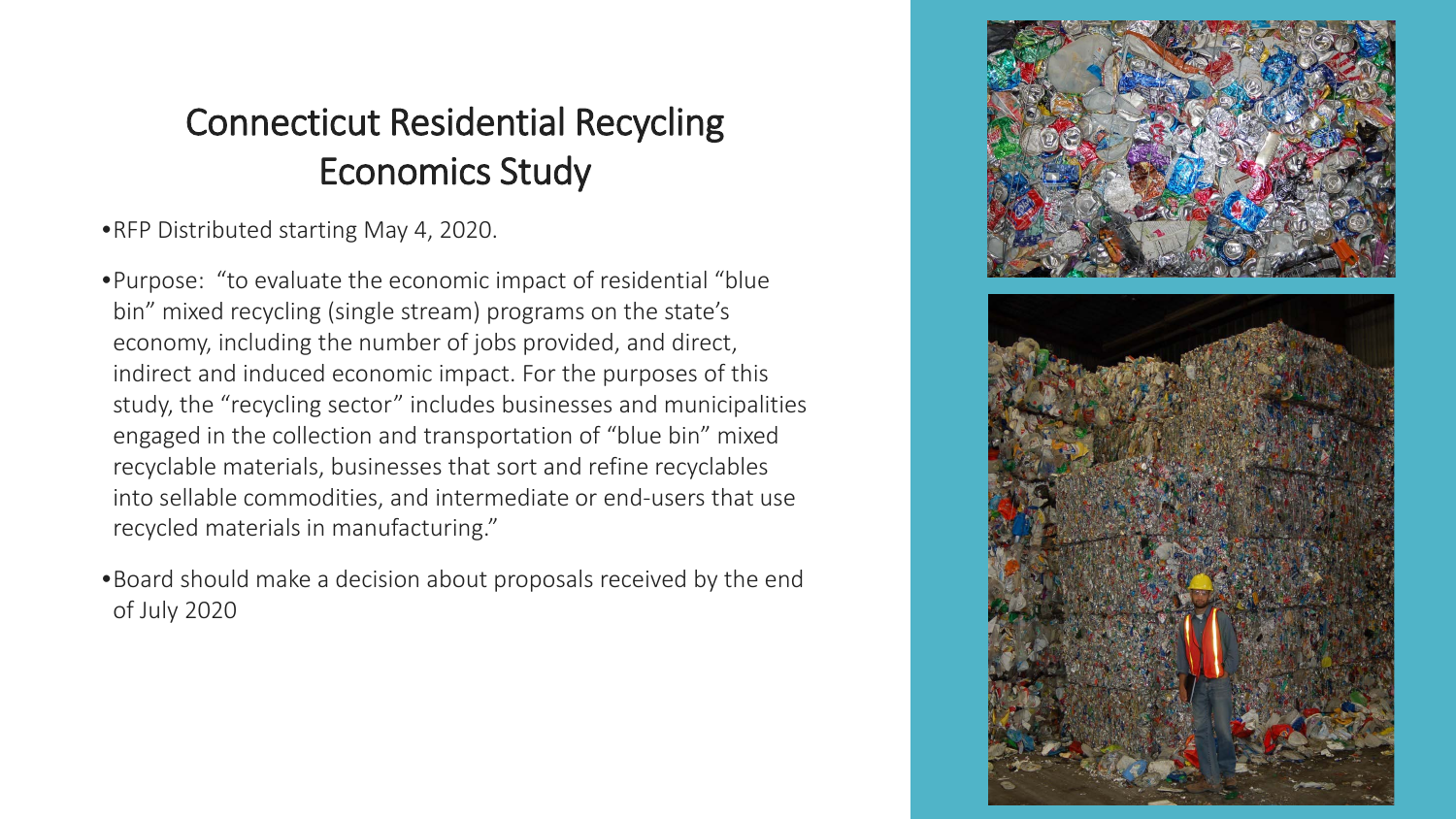

**Recycle CT** @CTRecycles

Home

RecycleCT Wizard

About

Photos

Policies

Other DEEP Pages

Videos

Events

Posts

Services

Shop

Groups

**Notes** 

**Offers** 

Jobs

Community



I Got My Package, Can I Recycle It?

Tuesday Trash Talk at Ten

 $DoI$ 

 $_{\rm{ht's}}$  OU I :

RecycleCT.com!

**Recycle** 

6:45

 $\sqrt{h}$ at's  $\mathbb{N}$  7

 $What's$  OUT?

at RecycleCT.com!

scraps? Part 1.

 $s$   $N2$ 

 $at's$   $\bigcirc$   $UT?$ 

**Recycle**<sub>15</sub>

4 weeks ago · 420 Views

t RecycleCT.com

Your Waste

00 16

 $\bullet$ 

Recycle,

a week ago · 130 Views

Can you grow vegetables from food

Made Easier



COVID-19 and the CT "Bottle Bill" on Tuesday Trash Talk at Ten



Tuesday Trash Talk at Ten: Reducing

Why tissue paper is not acceptable in How to Wash Your Reusable Grocery CT's mixed recycling (single stream)... Bags





How to Recycle Your Leftover Paint

2 weeks ago · 212 Views

 $\bullet$  6

hat's  $\mathbf{N}$  :

่วป

cleCT.cor

Recycle

 $-8.22$ 

Tuesday Trash Talk at Ten: Junk Mail 5 weeks ago · 726 Views

**OO 10** 

**Made Easier** 

## Tuesday Trash Talk at Ten

#### Facebook LIVE

[www.facebook.com/ctrecycles](http://www.facebook.com/ctrecycles)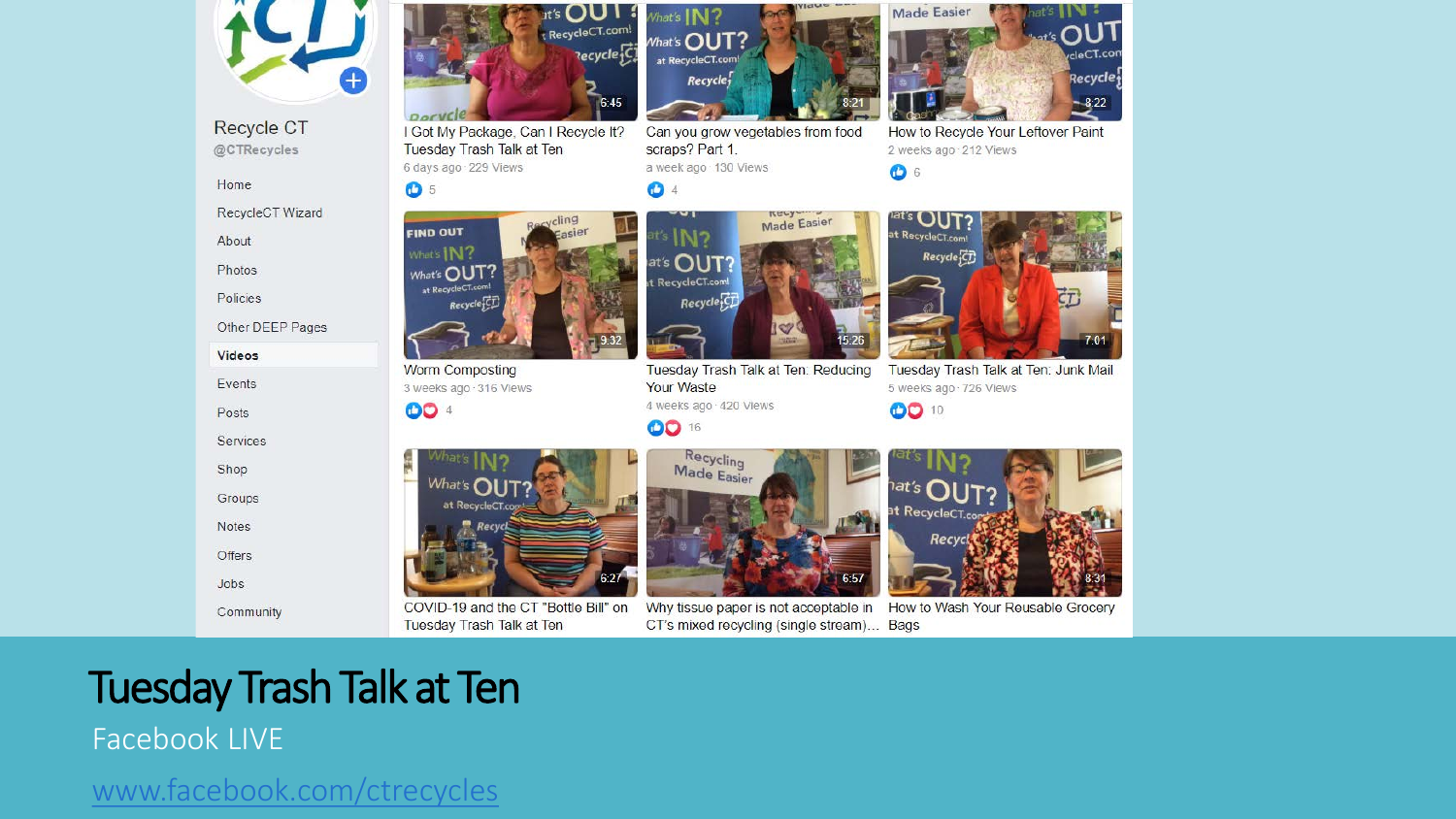### Phase III – What's IN, What's OUT

- •Social Media campaign
- •"Campaign in a Box" reorg of materials
- Refresh to flyers and brochures incl. addition of images – Span/Engl
- Adding downloadable templates for<br>Transfer Station Signage
- •Webpage "refresh"
- More information on "why" items are IN or OUT
- •Expand Partnerships with municipalities, industry groups